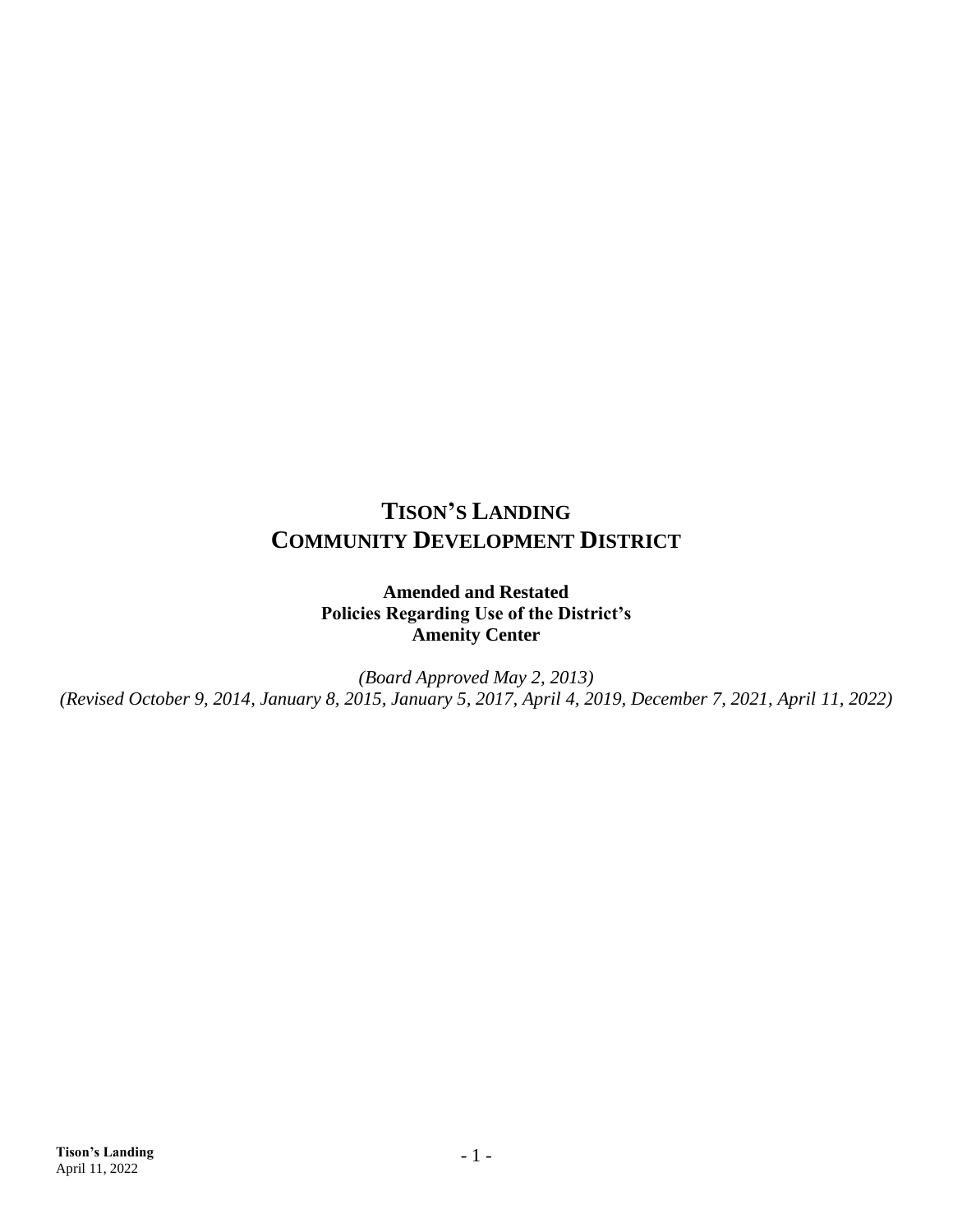#### **A. USER FEE STRUCTURE**

- *(1)* The annual user fee for an individual not owning property within the District is \$1,800.00. The annual user fee for a non-owner is valid for a maximum of two (2) adults and their dependents, if any.
- *(2)* Two (2) Facility Access Cards will be issued to each family owning property within the District and to each nonresident fee-paying family. Up to two (2) additional Facility Access Cards may be purchased at a rate of \$30.00 each. There is a \$30.00 charge to replace lost cards. Facility Access Cards may be obtained through the Amenity Manager.
- *(3)* All Guests must be accompanied by a Patron (as defined below) at all times. Patrons are limited to a maximum of five (5) guests, per household, at a time. Children two (2) years of age and younger are not considered "registered guests." Patrons must be present in order for guests to use the facility.
- *(4)* The person making a fee payment where a check is returned due to insufficient funds will be assessed a \$50.00 Returned Check/Insufficient Funds fee.
- *(5)* Two (2) Guest Passes will be given to each household, each permitting twenty (20) "registered guests." Patrons may pick up their two (2) Guest Passes after the first of every New Year. Guest Passes expire the last day of every year. Patrons must present their Guest Pass when checking in all guests. For every Patron, up to five (5) guests per household per visit are permitted. The Facility Attendant or Amenity Manager will hole-punch the Guest Passes. If at any point Guest Passes become lost or stolen, additional Guest Passes may be purchased for \$25.00 each.
- (6) Patrons (as defined below), at the time of application for a facility access card or at anytime thereafter may be subjected to a criminal background or sexual offender/sexual predator check ordered or performed by the Amenity Manager or his or her designee.

#### **B. GENERAL PROVISIONS**

- *(1)* District property owners and non-resident fee payers ("Patrons") must present their access cards and register upon entering the Tison's Landing Amenity Center ("Amenity Center") or when using District property.
- *(2)* Children under fourteen (14) years of age must be accompanied by a parent or authorized person eighteen (18) years or older.
- *(3)* The Amenity Center's hours of operation will be 5:00 a.m. to 10:00 p.m., or as established and published by the District from time to time.
- *(4)* Alcoholic beverages shall not be served or sold, nor permitted to be consumed on the Amenity Center's premises, except at pre-approved special events. Approval may only be granted by the District's Board of Supervisors (present request to Amenity Manager in at least 48 hours in advance of the meeting) and will be contingent upon providing proof of event insurance with the District named an additional insured.
- *(5)* Dogs or other pets (with the exception of service animals, such as "Seeing Eye Dogs") are not permitted at the Amenity Center facilities, Pool deck, Tennis Courts, Tot lot, dogs may be unleashed in the enclosed dog park. (See Dog Park Section M). Where dogs are permitted on the grounds, they must be leashed at all times.
- *(6)* Vehicles must be parked in designated areas. Vehicles may not be parked on grass lawns, or in any way which blocks the normal flow of traffic.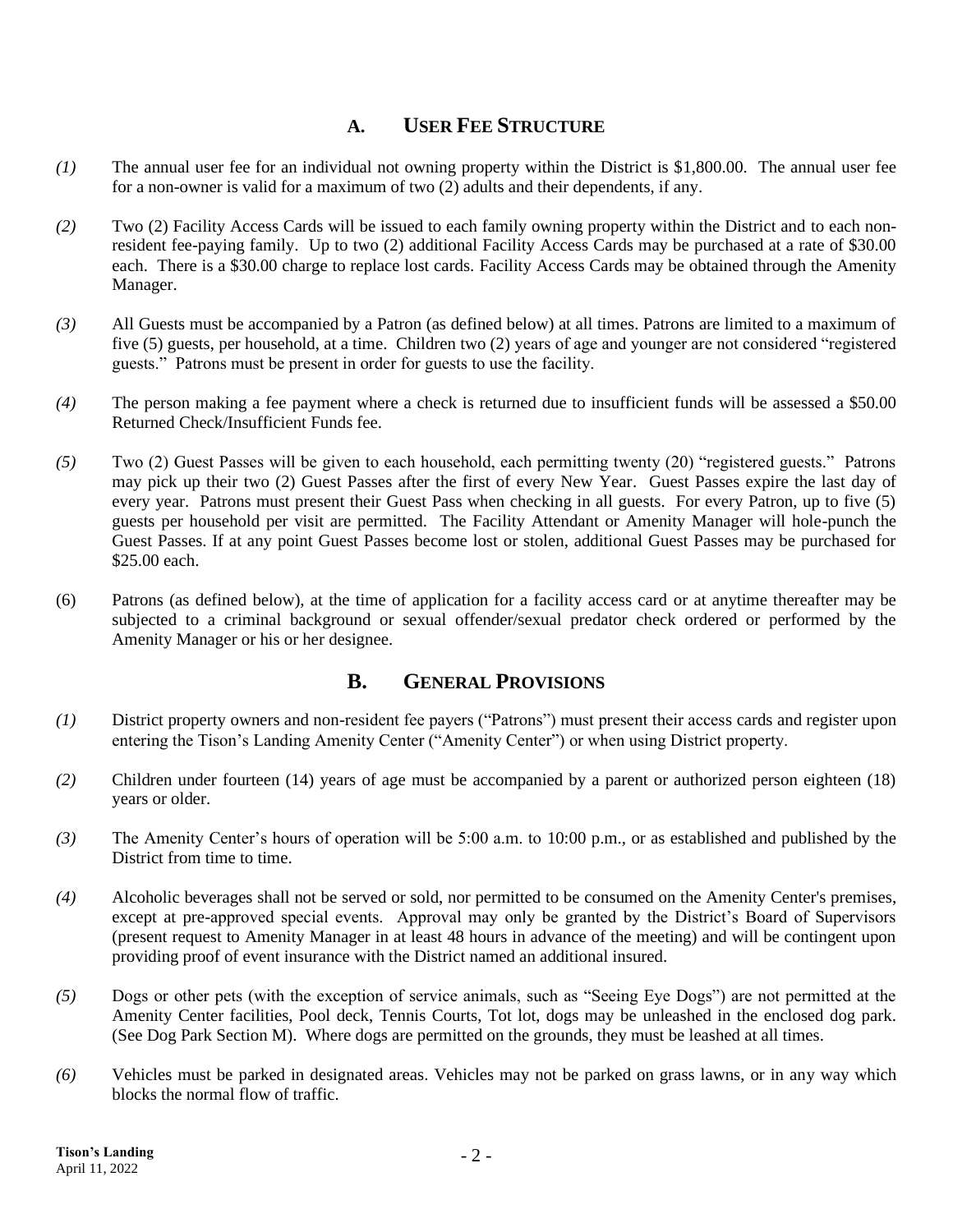- *(7)* Fireworks of any kind are not permitted anywhere on the facilities or adjacent areas.
- *(8)* No Patron, visitor or guest is allowed in the service areas of the facility.
- *(9)* The Board of Supervisors reserves the right to amend or modify these policies when necessary and will notify the Patrons of any changes.
- *(10)* The Board of Supervisors and personnel of the Amenity Center have full authority to enforce these rules and regulations.
- *(11)* Facility Access Cards will be issued to Patrons at the time they become entitled to use the facilities. All Patrons must use their card for entrance to the Amenity Center. All lost or stolen swipe cards should be reported immediately to the Amenity Manager or Staff.
- *(12)* Smoking is not permitted anywhere in the Amenity Center.
- *(13)* Guests must be registered and accompanied by a Patron before entering the Amenity Center or using any District facilities.
- *(14)* Disregard for any Amenity Center rules or policies may result in expulsion from the facility and/or loss of Amenity Center privileges.
- *(15)* Glass and other breakable items are not permitted at the Amenity Center.
- *(16)* Patrons and their guests shall treat any staff members and other Patrons with courtesy and respect.
- (*17)* Children fourteen (14) years of age or younger are not to be considered a "registered guest" when accompanying a Patron on District property or when attending a private resident event.
- *(18)* No person, including, but not limited to any member of the Amenity Center, resident of the community, patron, guest, or visitor, shall dispose of any trash or debris in the dumpster or within or around the dumpster enclosure or area located at the Amenity Center without the express permission of the Amenity Manager or his/her designee. Patrons renting a portion of the Amenity Center in accordance with Section O of these Club Rules may only use the dumpster in the manner prescribed therein. The dumpster is for District use only. Any cost incurred by the District to clean up the dumpster enclosure and area shall be the responsibility of the person violating this subsection.

### **C. LOSS OR DESTRUCTION OF PROPERTY/INSTANCES OF PERSONAL INJURY**

- (*1)* Each Patron and each guest as a condition of invitation to the premises of the Amenity Center assume sole responsibility for his or her property. The District and its contractors shall not be responsible for the loss of damage to any private property used or stored on the premises of the Amenity Center, whether in lockers or elsewhere.
- (2*)* No person shall remove from the room in which it is placed or from the Amenity Center's premises any property or furniture belonging to the District or its contractors without proper authorization. Amenity Center Patrons shall be liable for any property damage and/or personal injury at the Amenity Center, or at any activity or function operated, organized, arranged or sponsored by the District or its contractors, caused by the patron, any guests or any family members. The District reserves the right to pursue any and all legal and equitable measures necessary to remedy any losses due to property damage or personal injury.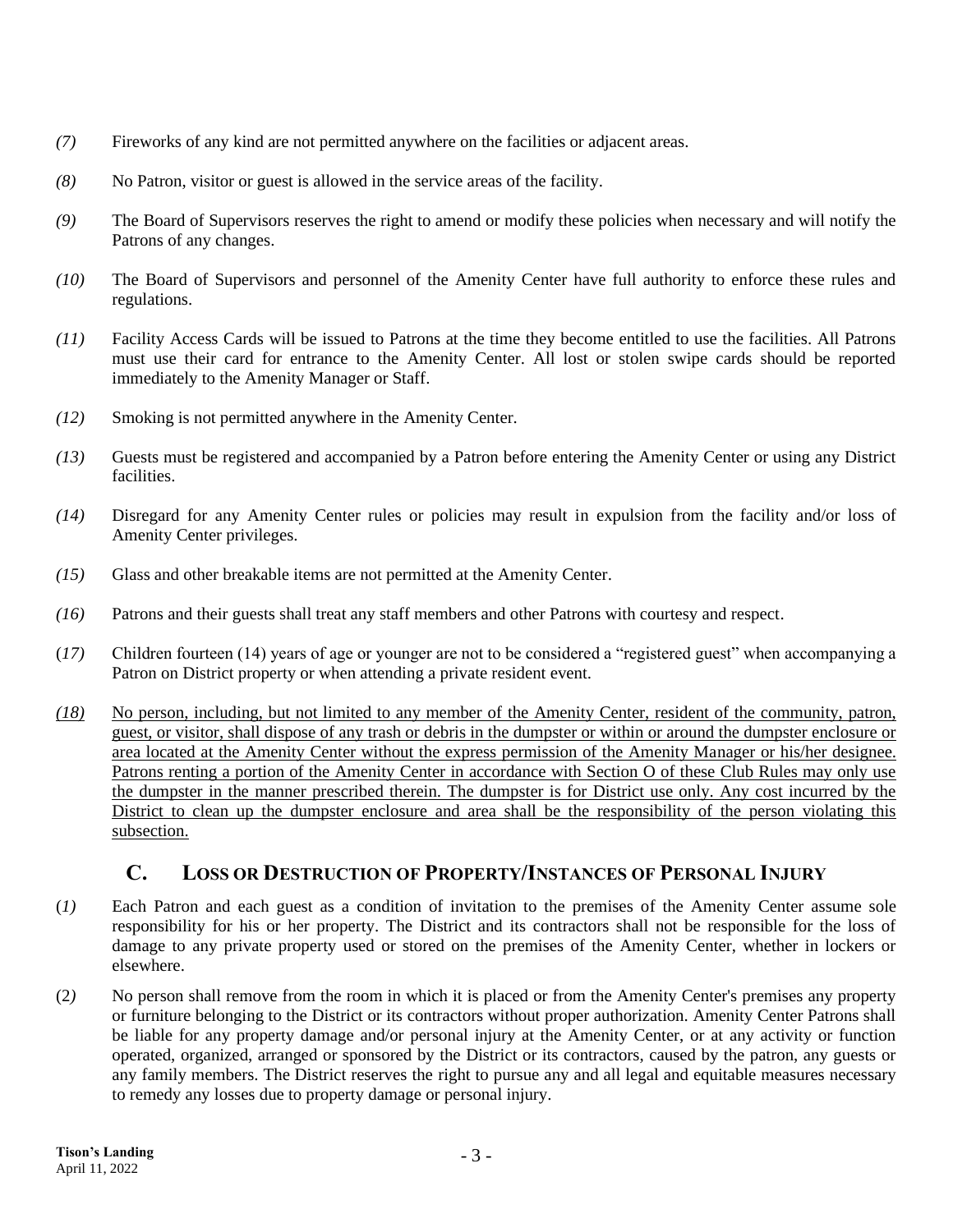- (*3)* Any Patron, guest or other person who, in any manner, makes use of or accepts the use of any apparatus, appliance, facility, privilege or service whatsoever owned, leased or operated by the District or its contractors, or who engages in any contest game, function, exercise, competition or other activity operated, organized, arranged or sponsored by the club, either on or off the Amenity Center's premises, shall do so at his or her own risk, and shall hold the Amenity Center, the District, the Board of Supervisors, District employees, District representatives, District contractors, and District agents harmless for any and all loss, cost, claim, injury damage or liability sustained or incurred by him or her, resulting therefrom and/or from any act of omission of the, the District, or their respective operators, Supervisors, employees, representatives, contractors, or agents. Any Patron shall have, owe, and perform the same obligation to the Amenity Center or District and their respective operators, Supervisors, employees, representative, contractors, and agents hereunder in respect to any loss, cost, claim, injury, damage or liability sustained or incurred by any guest or family member of such Patron.
- (*4)* Should any party bound by these District Policies bring suit against the District or its affiliates, Amenity Center operator, officers, employees, representatives, contractors or agents in connection with any event operated, organized, arranged or sponsored by the District or any other claim or matter in connection with any event operated, organized, arranged or sponsored by the District, and fail to obtain judgment therein against the District or its Amenity Center operator, officers, employee, representative, contractor or agent, said party shall be liable to the District for all costs and expenses incurred by it in the defense of such suit (including court costs and attorney's fees through all appellate proceedings).

#### **D. GENERAL SWIMMING POOL RULES**

- *(1)* At any given time, up to five (5) guests per household, may accompany a Patron at the swimming pool. Patrons and their guests are limited to a maximum of two (2) vehicles at the Amenity Center.
- *(2)* Patrons swim at their own risk. Lifeguards are not on duty.
- *(3)* Children fourteen (14) years of age and younger must be accompanied by a parent or an adult at least eighteen (18) years of age at all times for usage of the pool facility.
- *(4)* Radios, televisions, and the like may be listened to if; no offensive music, lyrics or profanity and at a volume that is not offensive to patrons and guests. Electrical equipment is not allowed around the pool facility.
- *(5)* Swimming is permitted only during designated hours, as posted at the pool. Hours are seasonal and subject to change.
- *(6)* Showers are required before entering the pool.
- *(7)* Glass containers and products are not permitted in the pool area.
- *(8)* Children under three (3) years of age and those who are not reliably toilet trained must wear rubber-lined swim diapers, as well as a swim suit over the swim-diaper, to reduce the health risks associated with human waste in the swimming pool/deck area.
- *(9)* Play equipment, such as floats, rafts, snorkels, dive sticks, and flotation devices are not permitted in the pool. However, children that are learning to swim are permitted to have flotation devices in the pool.
- *(10)* Pool availability may be rotated in order to facilitate maintenance of the Amenity Center.
- *(11)* Pets, bicycles, skateboards, roller blades, scooters and golf carts are not permitted on the pool deck area inside the pool gates at any time.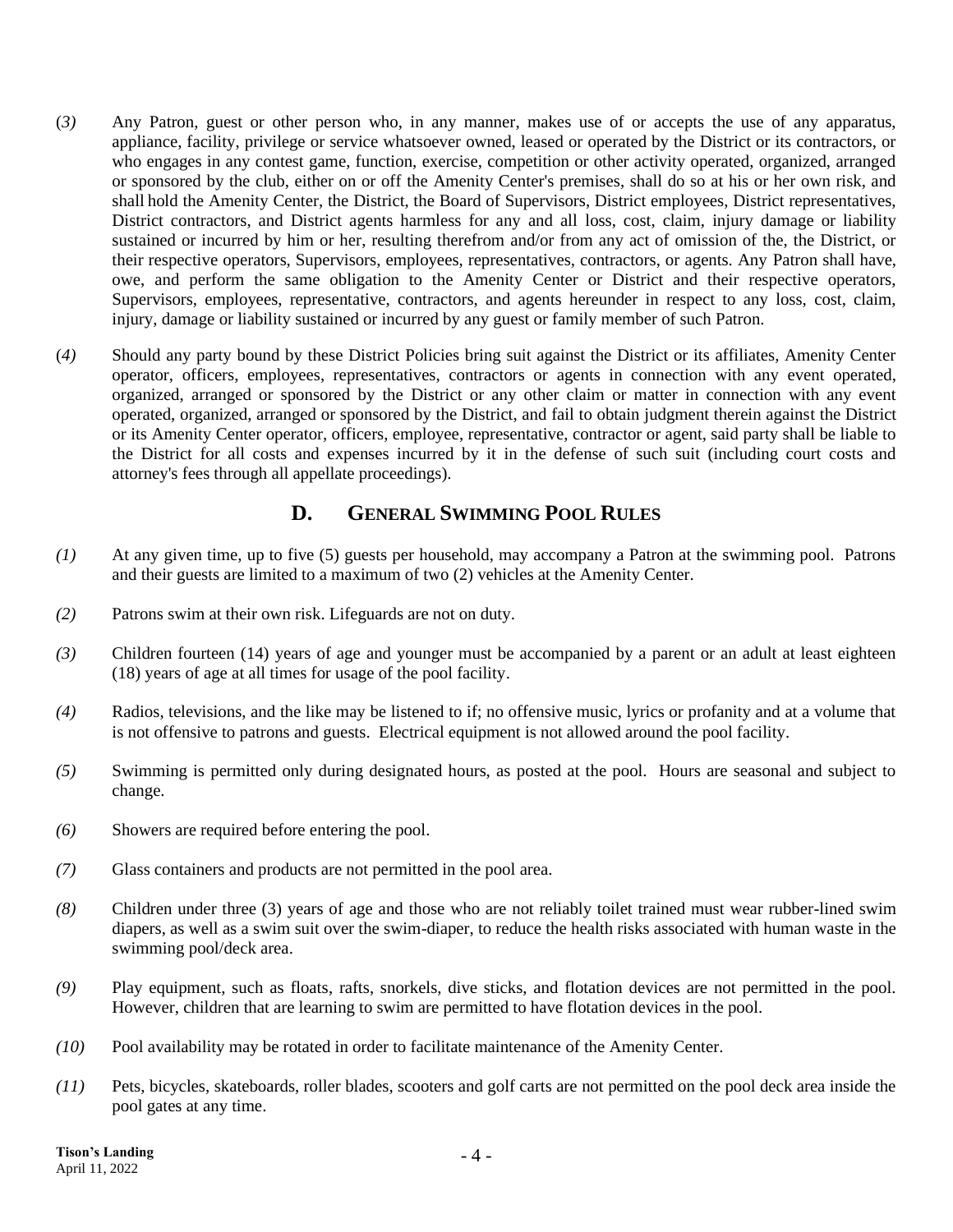- *(12)* The District staff reserves the right to authorize all programs and activities, including the number of guest participants, equipment and supplies usage, etc., conducted at the pool including Swim Lessons, Aquatic/Recreational Programs and Pool Parties.
- *(13)* Any person swimming when the Amenity Center is closed may be suspended from using the facility. Swimming pool hours will be posted. The swimming pool may be closed one day weekly (to be determined) for maintenance. Guests must be registered and accompanied by a Patron before entering the Amenity Center.
- *(14)* Proper swim attire must be worn in the pool. Cut-offs and thong bathing suits are not allowed.
- *(15)* No chewing gum is permitted in the pool or on the pool deck area.
- *(16)* Alcoholic beverages are not permitted in the pool area.
- *(17)* No diving, jumping, pushing, running or other horseplay is allowed in the pool or on the pool deck area.
- *(18)* For the comfort of others, the changing of diapers or clothes is not allowed at pool side.
- *(19)* No one shall pollute the pool. Anyone who does pollute the pool is liable for any costs incurred in treating and reopening the pool.
- *(20)* Radio controlled water craft are not allowed in the pool area.
- *(21)* Pool entrances must be kept clear at all times.
- *(22)* Smoking is not permitted at the Amenity Center or around the pool area.
- *(23)* No swinging on ladders, fences, or railings is allowed.
- *(24)* Pool furniture is not to be removed from the pool area.
- *(25)* Loud, profane, explicit, or abusive language or music, as reasonably determined by the Club Manager or his or her designee, is prohibited.
- (26) Food and drink are not allowed within six (6) feet of the pool.
- (27) Skateboarding is not permitted on at the Amenity Center, including all parking lots and sidewalks encompassing the Amenity Center.
- (28) Bicycles, skateboards, roller blades, scooters and golf carts are not permitted in the Amenity Center gates. All bicycles must be placed at the bike.

### **E. SWIMMING POOL: THUNDERSTORM POLICY**

The Amenity Manager is in control of the operation of the Pool Area during thunderstorms, heavy rain, and inclement weather. The Amenity Manager will determine whether swimming is permitted or not during the times when the swimming pool in attended. During periods of heavy rain, thunderstorms and other inclement weather, the Pool Area will be closed. If heavy rain, thunder or lightning occur, everyone shall be required to exit the Pool Areas at the first sound of thunder or the first sighting of lightning for a waiting period of at least 30 minutes. At any point during the 30-minute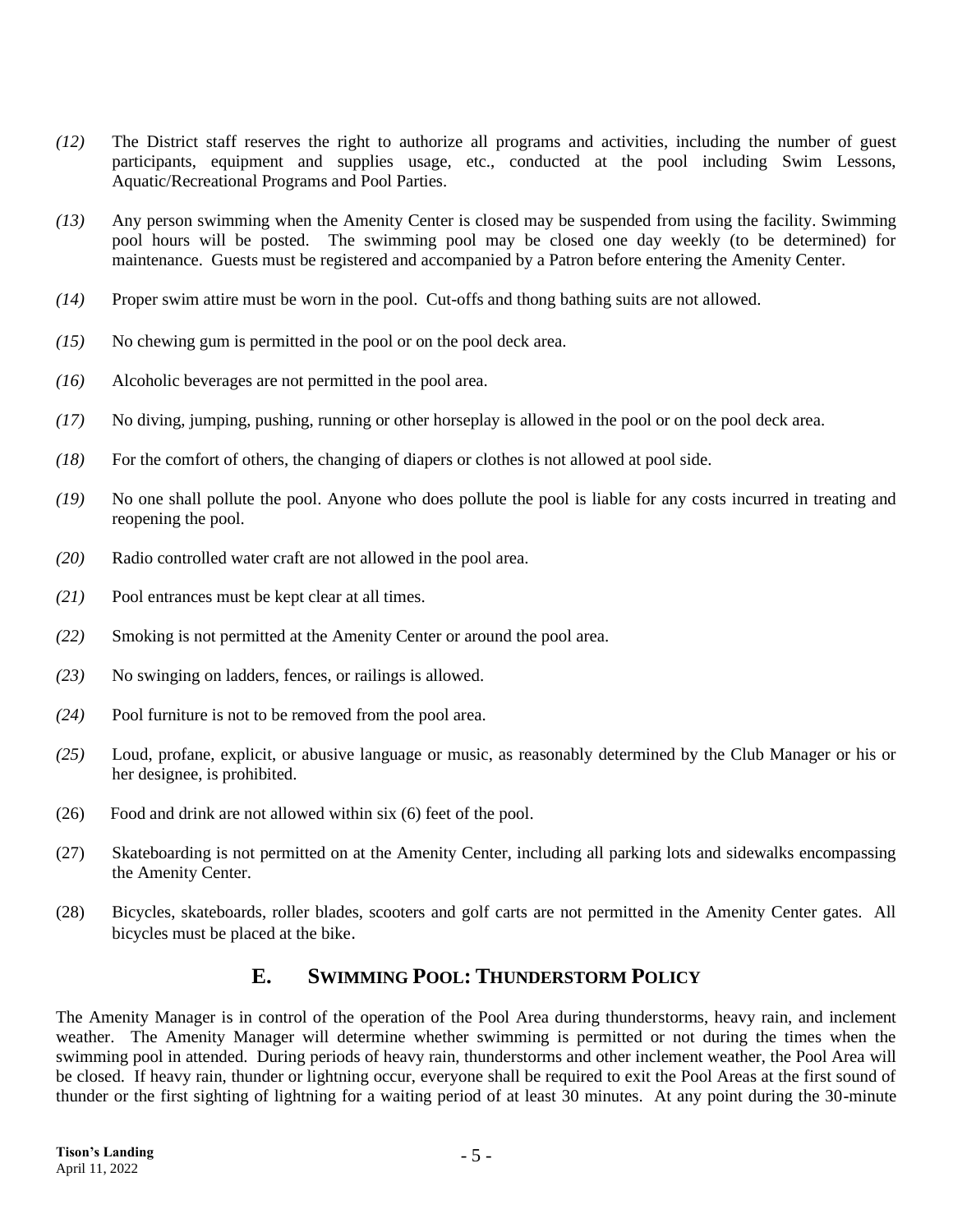waiting period, if thunder is heard or lightning is seen, the waiting period shall be extended 30 minutes from the last sound of thunder or sighting of lightning.

## **F. SWIMMING POOL: FECES POLICY**

- *(1)* If contamination occurs, the pool will be closed for the necessary amount of time for the water to be shocked with chlorine to kill the bacteria.
- *(2)* Parents should take their children to the restroom before entering the pool.
- *(3)* Children under three years of age, and those who are not reliably toilet trained, must wear a rubber lined swimdiaper, and a swimsuit over the swim-diaper.

#### **G. FITNESS CENTER POLICIES**

- (*1)* All Patrons and guests using the Fitness Center are expected to conduct themselves in a responsible, courteous and safe manner in compliance with all policies and rules of the Tison's Landing Community Development District governing the Amenity Center. Disregard or violation of the District's policies and rules and misuse or destruction of Fitness Center equipment may result in the suspension or termination of Fitness Center privileges. Prior to entering the Fitness Center, persons are required to register with Fitness Center attendant.
- (*2)* **Please note that the Fitness Center is an unattended facility and persons using this facility do so at their own risk. Persons interested in using the Fitness Center are encouraged to consult with a physician prior to commencing a fitness program.**
- *(3) Hours:* The Fitness Center is available for use by Patrons during normal operating hours of 5:00 a.m. to 10:00 p.m.
- *(4) Emergencies:* All emergencies and injuries must be reported to 911 and the Amenity Manager.
- *(5) Eligible Users:* Patrons sixteen (16) years of age and older are permitted to use the Fitness Center during designated operating hours. Children who are thirteen (13) to fifteen (15) years of age may use the Fitness Center only when accompanied by a parent or legal guardian. No children twelve (12) years of age and under are permitted in the Fitness Center. Guests may use the Fitness Center if accompanied by an adult Patron. Patrons who are thirteen (13) to seventeen (17) years of age are permitted only one guest per access card. Persons under the age of eighteen (18) must have an executed Parental Release of Liability Form on file at Amenity Center prior to using the Fitness Center (See attachment).
- *(6) Proper Attire:* Appropriate clothing and footwear (covering the entire foot) must be worn at all times in the Fitness Center. Appropriate clothing includes t-shirts (no tank tops), shorts (no jeans), leotards, and/or sweat suits (no swimsuits).
- *(7) Food and Beverage:* Food (including chewing gum) is not permitted within the Fitness Center. Beverages, however, are permitted in the Fitness Center if contained in non-breakable containers with screw top or sealed lids.
- *(8) General Policies:*
	- Each individual is responsible for wiping off fitness equipment after use.
	- Use of personal trainers is not permitted in the Fitness Center.
	- Hand chalk is not permitted to be used in the Fitness Center.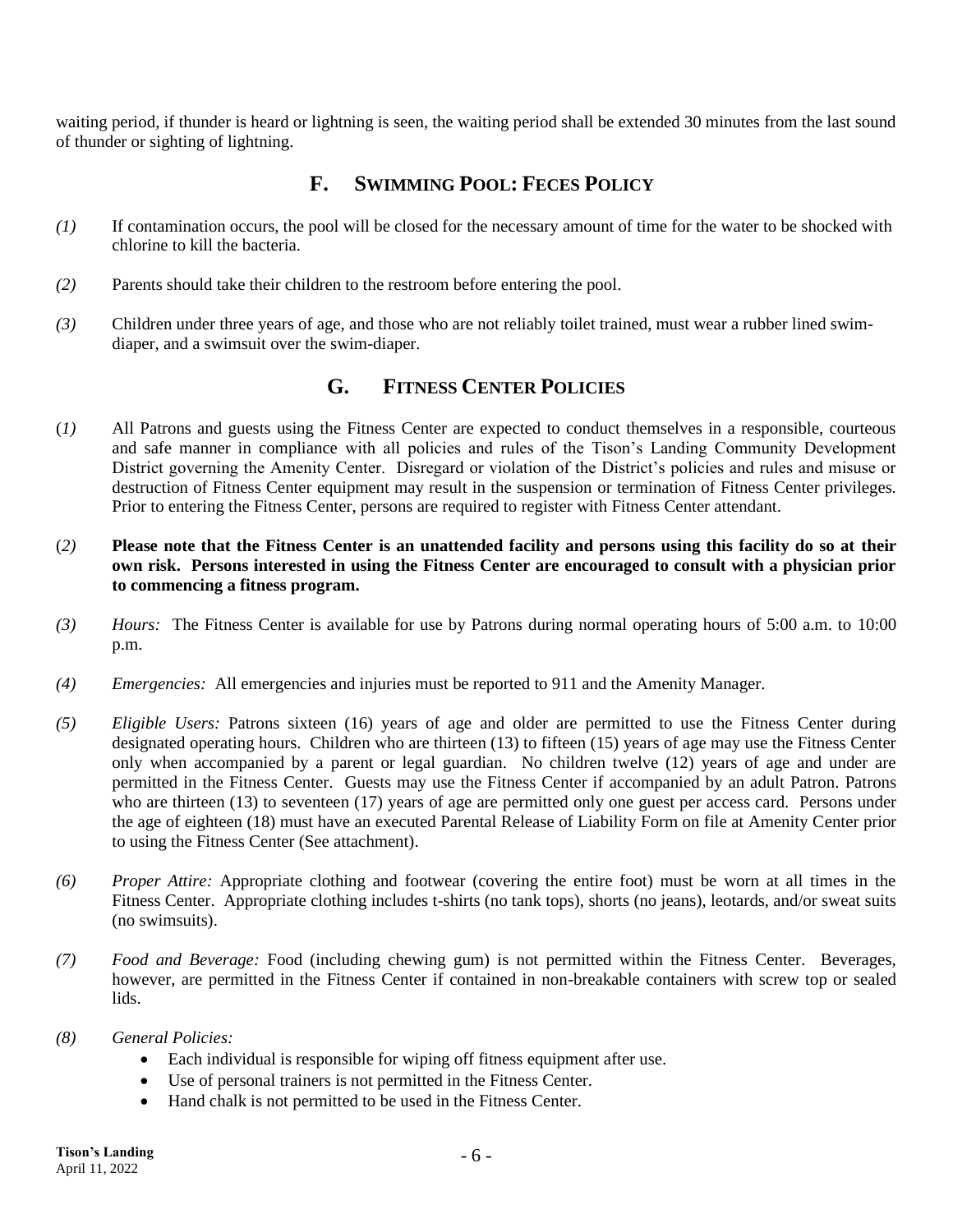- Radios, tape players and CD players are not permitted unless they are personal units equipped with headphones.
- No bags, gear, or jackets are permitted on the floor of the Fitness Center or on the fitness equipment.
- Weights or other fitness equipment may not be removed from the Fitness Center.
- Please limit use of cardiovascular equipment to thirty (30) minutes and step aside between multiple sets on weight equipment if other persons are waiting.
- Any fitness program operated, established and run by the Tison's Landing Amenity Center may have priority over other users of the Fitness Center.
- Wet bathing suits are not allowed in the Fitness Center.
- Strollers and infant carry seats are not allowed in the Fitness Center.

### **H. TENNIS FACILITY POLICIES**

- (*1)* All Patrons and guests using the Tennis Facility are expected to conduct themselves in a responsible, courteous and safe manner in compliance with all policies and rules of the Tison's Landing Community Development District governing the amenity facilities. Disregard or violation of the District's policies and rules and misuse or destruction of Tennis Facility equipment may result in the suspension or termination of Tennis Facility privileges. Guests may use the Tennis Facility if accompanied by an adult Patron.
- (*2)* **Please note that the Tennis Facility is an unattended facility and persons using the facility do so at their own risk. Persons interested in using the Tennis Facility are encouraged to consult with a physician prior to using the facility.**
- *(3) Emergencies:* All emergencies and injuries must be reported to 911 and Governmental Management Services (904) 288-7667.
- *(4) Proper Attire:* Proper tennis shoes and attire is required at all times while on the courts.
- *(5) Availability:* The tennis courts are available on a first come, first serve basis. Each Patron and the Patron's guests are limited to the use of one (1) tennis court for a period no longer than 1 hour when others are waiting. -
- *(6) General Policies:*
	- Proper tennis etiquette shall be adhered to at all times. The use of profanity of disruptive behavior is prohibited.
	- Persons using the Tennis Facility must supply their own equipment (rackets, balls, etc.).
	- The Tennis Facility is the play of tennis only. Pets, roller blades, bikes, skates, skateboards, and scooters are prohibited from the tennis facility.
	- Beverages are permitted at the Tennis Facility if contained in non-breakable containers with screw top or sealed lids. No glass containers are permitted on the tennis courts.
	- No chairs other than those provided by the District are permitted on the tennis courts.
	- Children under the age of fourteen (14) are not allowed to use the Tennis Facility unless accompanied by an adult Patron.

### **I. PLAYGROUND POLICIES**

- (*1) Hours*: The playground shall be available for use from dawn to dusk.
- (*2)* Children under the age of thirteen (13) must be accompanied by a parent or authorized person eighteen (18) years old or older.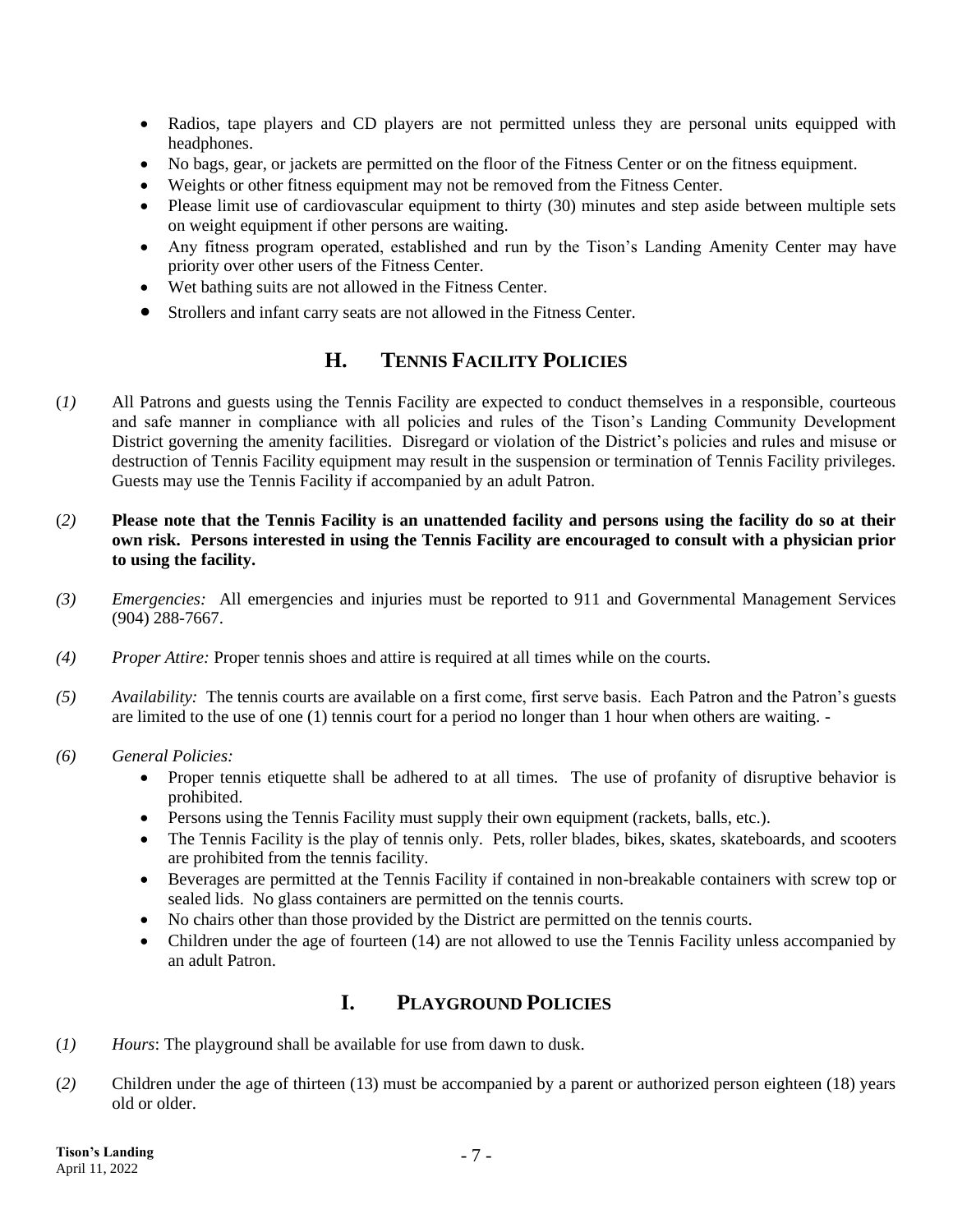- (*3)* Children twelve (12) years of age and older are not permitted to play on the playground equipment.
- (*4)* No roughhousing on the playground.
- (*5)* Persons using the playground must clean up all food, beverages and miscellaneous trash brought to the playground.
- (*6)* Use of the playground may be limited from time to time due to a sponsored event, which must be approved by the District Manager.
- (*7)* The use of profanity or disruptive behavior is prohibited.

#### **J. ATHLETIC FIELD POLICIES**

**Please note that the Athletic Fields are an unattended facility and persons using the Athletic Fields do so at their own risk.** 

- *(1) Eligible Users.* Patrons and guests ten (10) years and older are permitted to use the Athletic Fields. Children under the age of ten (10) must be accompanied by an adult eighteen (18) years of age or older. Patrons may accompany up to five (5) guests.
- *(2) Hours.* The Athletic Fields shall be available fro sue from dawn until dusk.
- *(3) Emergencies:* For all emergencies call 911 immediately. All emergencies and injuries must also be reported to the Amenity Center Staff as well as the District Operations Manager at 904-759-8907.
- *(4) Reservations.* Patrons may reserve the Athletic Fields by submitting a request to the Amenity Facility Staff. Reservations may be made up to a week in advance for a period of three (3) hours. Only one reservation may be held by a Patron at any given time. If the Patron is twenty (20) minutes late for his or her reservation, the reservation shall be forfeited. When not subject to a reservation, the Athletic Fields are available on a first-come, first-served basis.
- *(5)* The Athletic Fields are not to be used for events other than athletic events, Board approved reservations, or District sponsored events.
- *(6)* Pets shall be leased at all times. Bicycles, skates, skateboards, scooters, rollerblades and motorized vehicles of any kind are not permitted in the Athletic Fields at any time.
- *(7)* Alcoholic beverages, glass containers and other breakable items are prohibited.
- *(8)* The use of profanity or disruptive behavior is prohibited.
- *(9)* Patrons must bring their own sports equipment (e.g., soccer ball, softball bats, etc.).
- *(10)* Persons using the Athletic Fields must clean up all food, beverages and miscellaneous trash brought to the Athletic Fields.
- *(11)* Use of the Athletic Fields may be limited from time to time due to a District-sponsored event.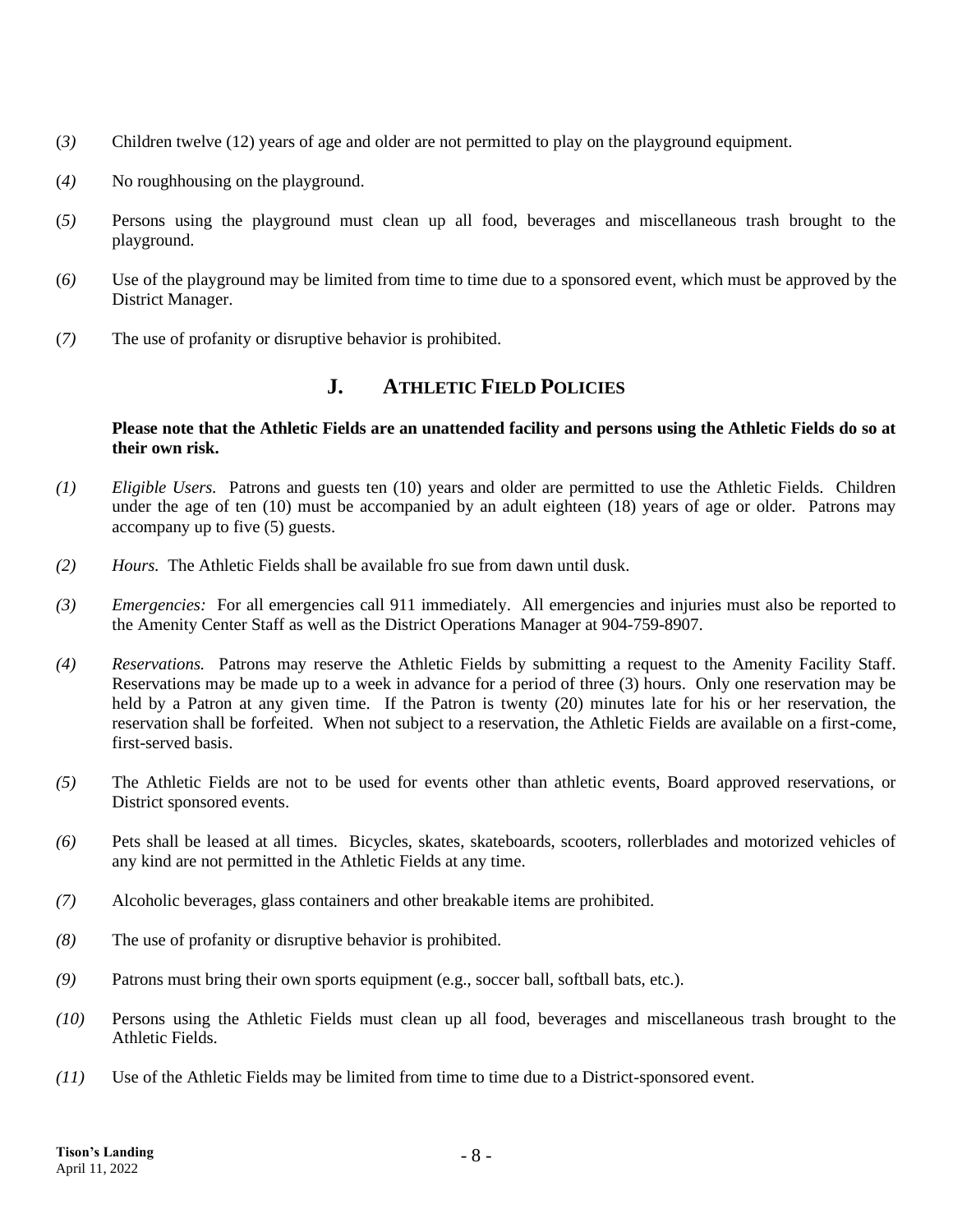### **K. VOLLEYBALL COURT POLICIES**

- (*1)* All Patrons and guests using the Volleyball Courts are expected to conduct themselves in a responsible, courteous and safe manner in compliance with all policies and rules of the Tison's Landing Community Development District governing the amenity facilities. Disregard or violation of the District's policies, rules and misuse or destruction of Volleyball Court equipment may result in the suspension or termination of Volleyball Court privileges. Guests may use the Volleyball Courts if accompanied by an adult Patron.
- (*2)* **Please note that the Volleyball Courts constitute an unattended facility and persons using the facility do so at their own risk. Persons interested in using the Volleyball Courts are encouraged to consult with a physician prior to using the facility.**
- (*3) Eligible Users.* Patrons and guests twelve (12) years of age and older are permitted to use the Volleyball Courts during designated operating hours. Children who are under twelve (12) years of age may use the Volleyball Courts only when accompanied by a parent or an authorized person eighteen (18) years of age or older.
- (*4) Hours.* The Volleyball Courts are available for use during daylight hours. The Courts may not be used after dark.
- (*5) Emergencies:* For all emergencies call 911 immediately. All emergencies and injuries must also be reported to the Amenity Center Staff as well as the District Operations Manager at 904-759-8907.
- (*6) Proper Attire:* Proper attire is required at all times while on the courts.
- (*7) The Volleyball Courts are available on a first come, first serve basis.* Patrons and their guests shall limit use of the Courts to one (1) hour if others are waiting, or shall invite Patrons and guests who are waiting to join the current game.
- (*8) General Policies:*
	- a. Proper etiquette shall be adhered to at all times. The use of profanity or disruptive behaviors is prohibited.
	- b. Persons using the Volleyball Courts must supply their own volleyballs.
	- c. The Volleyball Courts are for the play of volleyball only.
	- d. Beverages are permitted at the Volleyball Courts if contained in non-breakable containers with screw top or sealed lids. No alcoholic beverages, glass or other breakable items are permitted on the Volleyball Courts.
	- e. No chairs other than those provided by the District are permitted on the Volleyball Courts. Chairs may not be placed in the sand at any time.
	- f. Do not hand on the volleyball nets or remove sand at any time.
	- g. Patrons and guests who misuse the Volleyball Court will be suspended from further use of the Volleyball Court.

### **L. BASKETBALL FACILITY POLICIES**

- (*1)* All Patrons and guests using the Basketball Courts are expected to conduct themselves in a responsible, courteous and safe manner in compliance with all policies and rules of the Tison's Landing Community Development District governing the amenity facilities. Disregard or violation of the District's policies and rules and misuse or destruction of Basketball Court equipment may result in the suspension or termination of Volleyball Court privileges. Guests may use the Basketball Courts if accompanied by an adult Patron.
- (*2)* **Please note that the Basketball Facility is an unattended facility and persons using the facility do so at their own risk. Persons interested in using the Basketball Facility are encouraged to consult with a physician prior to using the facility.**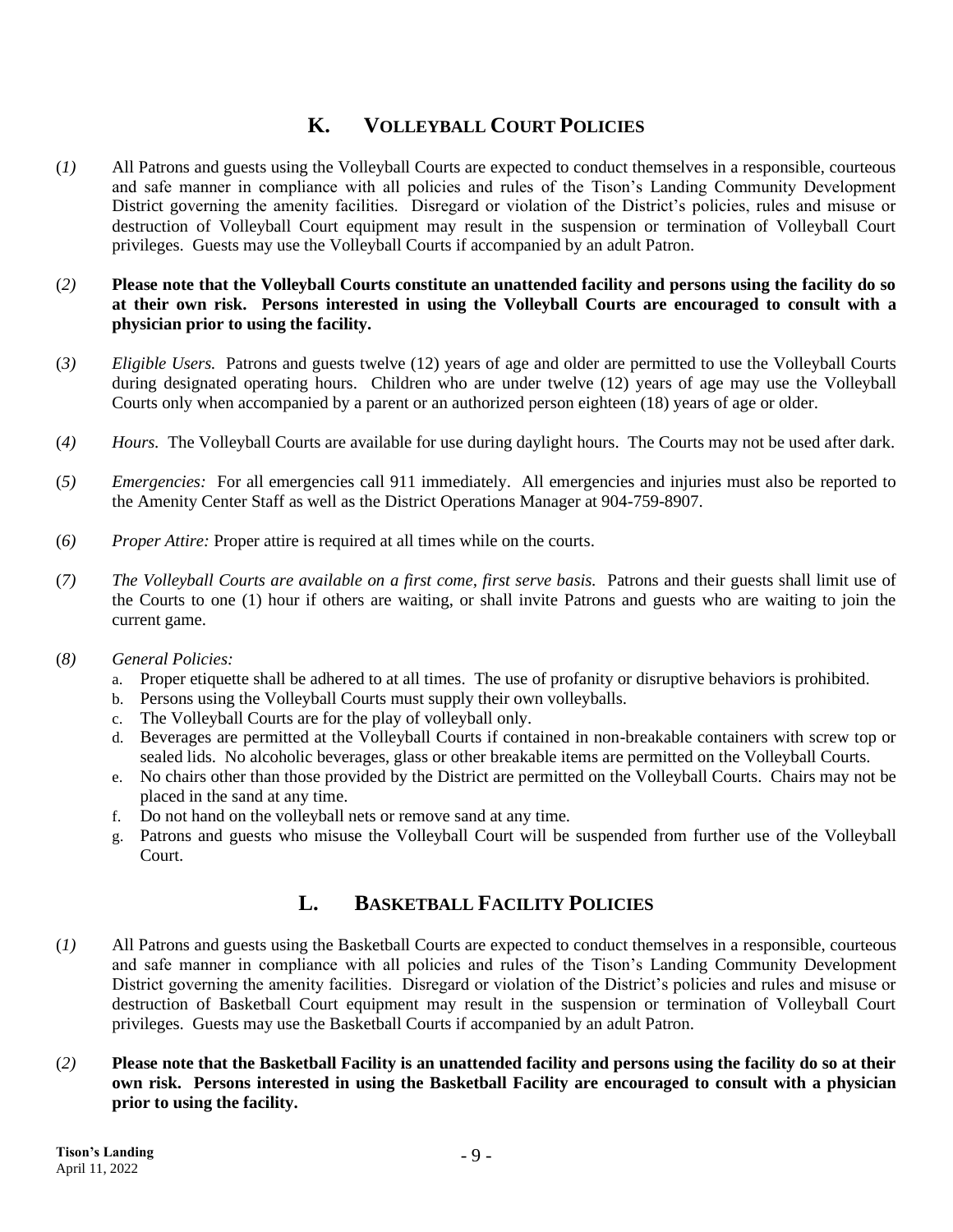- (*3) Eligible Users.* Patrons and guests twelve (12) years of age and older are permitted to use the Basketball Facility during designated operating hours. Children who are under twelve (12) years of age may use the Basketball Facility only when accompanied by a parent or an authorized person eighteen (18) years of age or older.
- (*4) Hours.* The Basketball Facility is available for use during daylight hours. The Courts may not be used after dark.
- (*5) Emergencies:* For all emergencies call 911 immediately. All emergencies and injuries must also be reported to the Amenity Center Staff as well as the District Operations Manager at 904-759-8907.
- (*6) Proper Attire:* Proper basketball shoes and attire is required at all times while on the courts.
- (*7)* The Basketball Facility is available on a first come, first serve basis. Patrons and their guests shall limit use of the Courts to one (1) hour if others are waiting.
- (*8) General Policies:*
	- a. Proper etiquette shall be adhered to at all times. The use of profanity or disruptive behaviors is prohibited.
	- b. Persons using the Volleyball Courts must supply their own volleyballs.
	- c. The Volleyball Courts are for the play of volleyball only.
	- d. Beverages are permitted at the Volleyball Courts if contained in non-breakable containers with screw top or sealed lids. No alcoholic beverages, glass or other breakable items are permitted on the Volleyball Courts.
	- e. No chairs other than those provided by the District are permitted on the Volleyball Courts. Chairs may not be placed in the sand at any time.
	- f. Do not hand on the volleyball nets or remove sand at any time.
	- g. Patrons and guests who misuse the Volleyball Court will be suspended from further use of the Volleyball Court.

#### **M. OFF-LEASH DOG PARK FACILITY POLICIES**

(*1)* All Patrons and guests using the Off-Leash Dog Park (the "Dog Park") are expected to conduct themselves in a responsible, courteous and safe manner in compliance with all policies and rule of the Tison's Landing Community Development District governing amenity facilities. Any disregard or violation of these policies and rule or misuse or destruction of Dog Park facilities or equipment may result in the suspension or termination of Dog Park or Amenity Center privileges. Guests may use the Dog Park if accompanied by an adult Patron.

#### *(2)* **Please note that the Dog Park is an unattended facility and persons using the Dog Park do so at their own risk. Owners are fully responsible for the behavior of their dog.**

- (*3) General Policies applicable to those owners and handlers bringing dogs to the Dog Park:*
	- a. The only pets permitted to use the Dog Park are dogs; no other pets are permitted.
	- b. Dogs shall be leashed at all times except when in designated "off-leash" areas within the Dog Park.
	- b. Dogs shall be supervised and in view at all times and never be left unattended.
	- d. Have a leash in hand at all times and in the event of any problems, quickly leash your dog and remove the dog from the Dog Park. Any dogs displaying aggressive behavior shall immediately be leashed and removed from the Dog Park.
	- c. Be polite and "Scoop the Poop!" Pet waste stations and trash cans are located at the Dog Park.
	- d. No prong, pinch, or spiked collars are permitted within the fenced area constituting the Dog Park.
	- e. Dogs shall be kept from digging or damaging any equipment or Dog Park lands or facilities. Any holes made by a person's dog shall be filled by that person.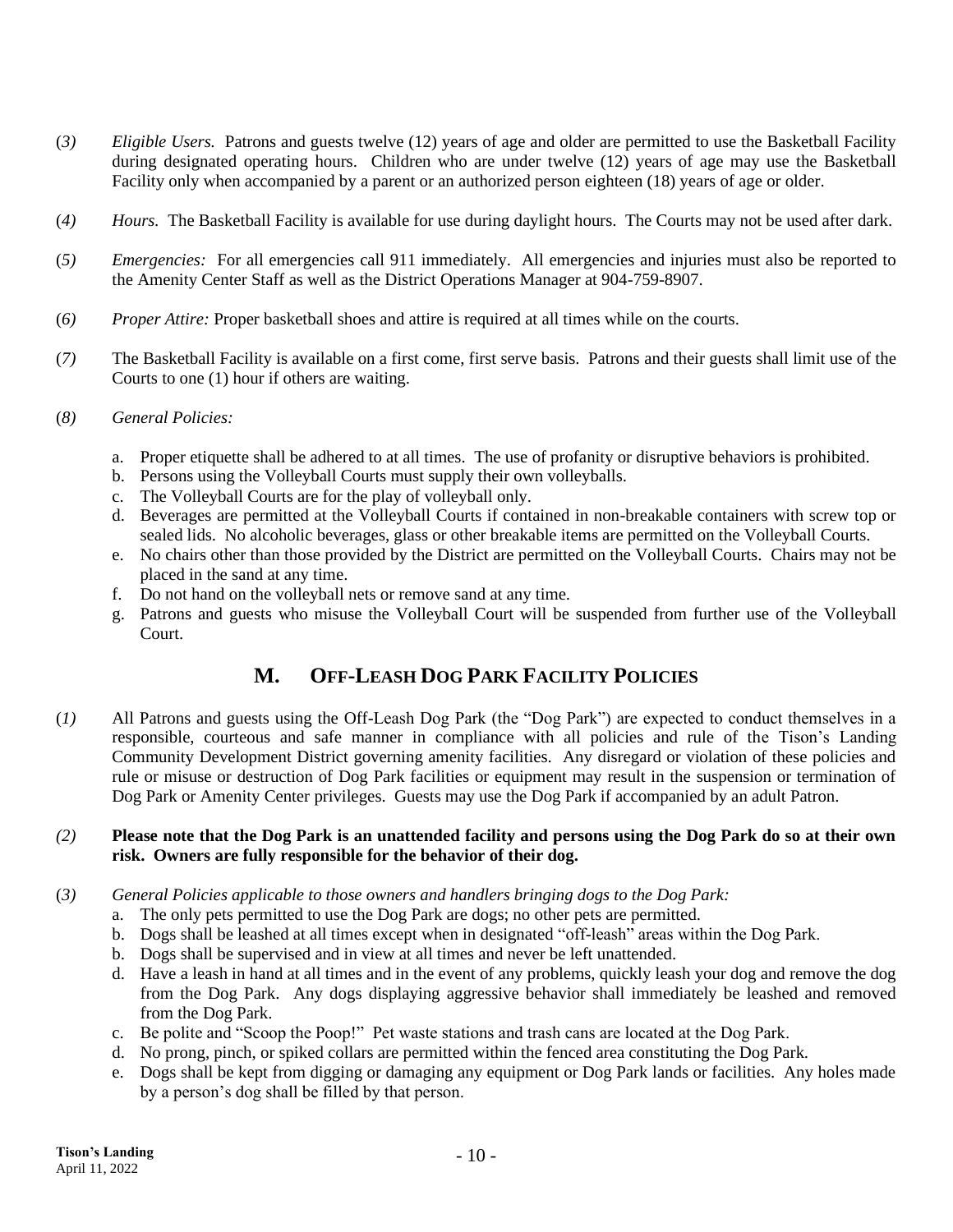- f. Dogs in heat or with fleas, skin conditions, or otherwise ill are not permitted in the Dog Park.
- g. Dogs shall be up-to-date on vaccinations prior to entering the Dog Park, and shall have current rabies and applicable license tags clipped to their collars at all times.
- h. No human or people food is permitted at the Dog Park.
- i. No brushing or grooming of dogs is permitted within the Dog Park.

#### **N. BARBECUE GRILL POLICIES**

- (1) Use of the Barbecue Grill is limited to Patrons, their guests and their family members.
- (2) Except during District-sponsored events, the Barbecue Grill may only be used when the Amenity Manager or Attendant is present.
- (3) Use of the Barbecue Grill is on a first come, first serve basis, unless it is included in a facility rental.
- (4) The Barbecue Grill is not supervised while in use and is used at the Patron's own risk.
- (5) No persons under the age of eighteen (18) may operate the Barbecue Grill at any time.
- (6) Glass and other breakable items are not permitted around the Barbecue Grill.
- (7) Alcoholic beverages are not permitted around the Barbecue Grill.
- (8) Patrons must thoroughly clean the Barbecue Grill after each use. Cleaning supplies are available from the Amenity Center Staff Members.
- (9) Patrons must provide their own cooking implements.
- (10) Patrons must notify Amenity Staff when they are finished using the Barbecue Grill. Staff will ensure that the Barbecue Grill has been properly cleaned and lock the Barbecue Grill after each use.

### **O. FACILITY RENTAL POLICIES**

(*1)* Patrons and Non-Patrons may reserve certain portions of the Amenity Center for private events. Only a portion of the Amenity Center is available for rental, and with respect to Patrons, and reservations must be made and approved at least 2 weeks and no more than four (4) months prior to the event. With respect to Non-Patrons, only the Amenity Center social room and kitchen are available for rental, and reservations must be made and approved at least six (6) weeks and not more than six (6) months prior to the event. In addition, each Patron household may rent a portion of the Amenity Center only once per quarter of the calendar year, and each Non-Patron households or organizations may rent a portion of the Amenity Center only once per six months of the calendar year. Persons interested in doing so should contact Amenity Manager regarding the anticipated date and time of the event to determine availability. Except for the Covered Pavilion at the Tennis Courts / Ballfield, please note that the balance of the Amenity Center is unavailable for private events on the following holidays:

> Easter Sunday Thanksgiving Memorial Day Weekend Christmas Eve  $4<sup>th</sup>$  of July Labor Day Weekend New Year's Eve

Christmas Day New Year's Day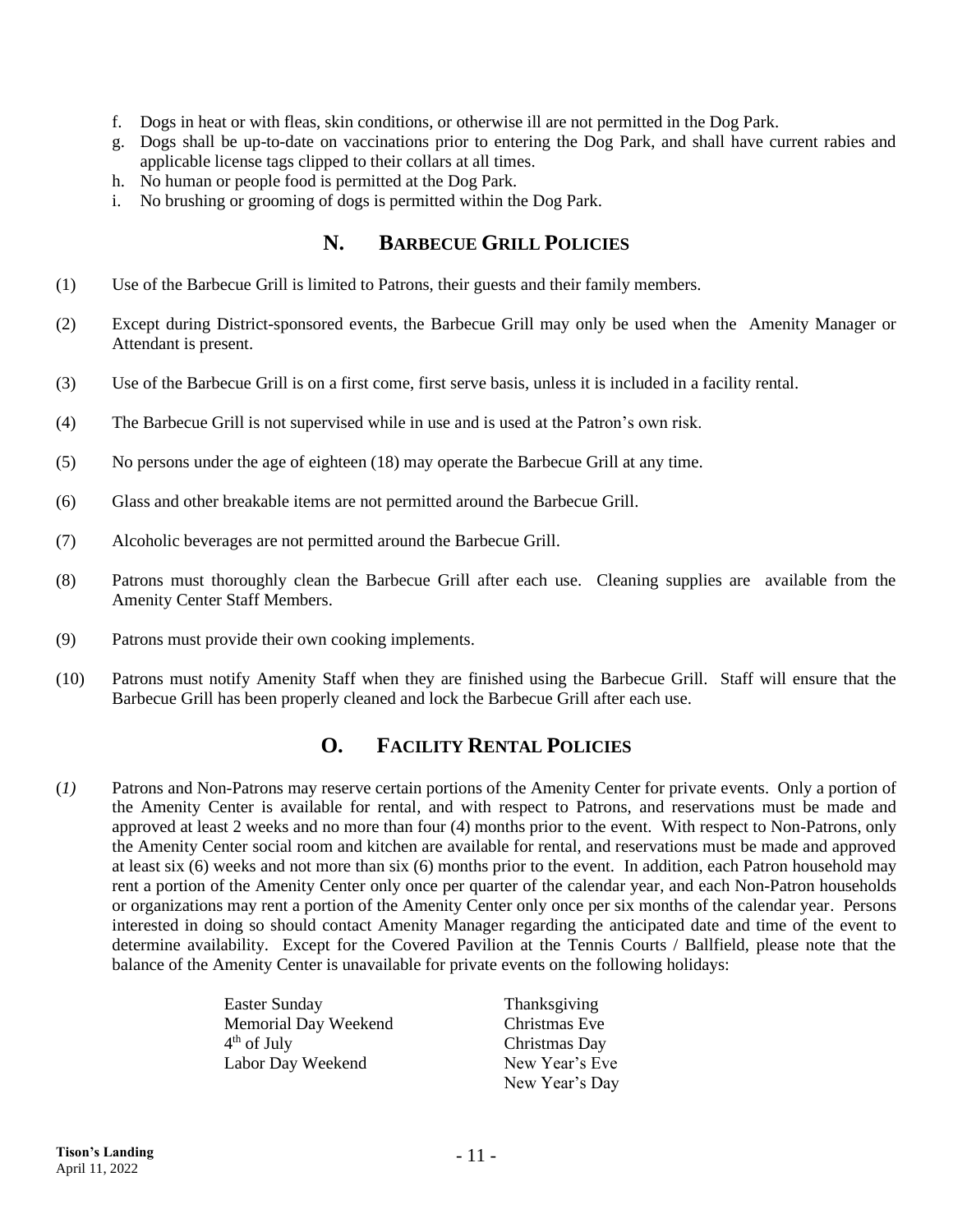*(2) Available Facilities:* During the Fall/Winter Season (defined as the day after Labor Day through Memorial Day), certain areas of the Amenity Facility are available for private rental (capacity; rental fee established by rule) for up to four (4) total hours (including set-up and post-event cleanup) where the available time blocks are preset. The three (3) preset time blocks available during the Fall/Winter Season are (i) 9:00a.m. -1:00p.m, (ii) 2:00p.m. – 6:00 p.m, and (iii) 7:00 p.m. – 11:00 p.m. During the Spring /Summer Season (defined as the Tuesday following Memorial Day through Labor Day), certain areas of the Amenity Facility are available for private rental (capacity; rental fee established by rule) for up to four (4) total hours (including set-up and post-event cleanup) where the available time blocks are preset. The three (3) preset time blocks available during the Spring/Summer season are (i) 8:00a.m. -12:00p.m, (ii) 3:00p.m. – 7:00 p.m., and (iii) 7:00 p.m. – 11:00 p.m.

The following areas are available during the Fall/Winter and Spring/Summer Seasons:

- Social Room, Kitchen & Half Patio
- Covered Veranda (Half Patio Only)
- Covered Pavilion at Tennis Court / Ball Field

**The pool, pool deck and side area of the covered veranda near the Amenity Center restrooms are not available for private rental and shall remain open to other Patrons and their guests during normal operating hours.** 

**The Patron or Non-Patron renting any portion of the Amenity Center shall be responsible for any and all damage and expenses arising from the event.**

*(2) Reservations:* Patrons and Non-Patrons interested in reserving certain areas of the Amenity Facility must submit a completed Facility Use Application to the Amenity Manager. At the time of approval, two (2) checks or money orders (NO CASH) made out to the "*Tison's Landing Community Development District"* should be submitted to Governmental Management Services in order to reserve the desired area of the Amenity Center. Please submit all checks and completed rental application to the Amenity Manager. One (1) check should be in the amount of the rental fee, to include a service fee, and the other check should be in the amount of the deposit. Governmental Management Services will review the Facility Use Application on a case-by-case basis and has the authority to reasonably deny a request. Denial of a request may be appealed to the District's Board of Supervisors for consideration.

Additional hours are available at the per-additional hourly rate. Patrons and Non-Patrons may reserve Covered Veranda and Covered Pavilion at the Tennis Court / Ballfield by contacting the Amenity Center attendant. When not the subject of a reservation, the Covered Veranda and Covered Pavilion at the Tennis Court / Ballfield are available on a first come, first serve basis.

The rental rates as set forth below include a four (4) hour block of time. Additional hours beyond four (4) are available at the designated per hour rental fee.

*(3) Fees and Deposits.* The rental fees and deposits for the use of the District's recreational facilities for private social gatherings are as follows. If facility reservations are cancelled within 48 hours of the event, rental and staffing fees will be nonrefundable.

| <b>Tison's Landing Facility Rental Fee (4 hours)</b> | <b>Patron</b><br>Fees | <b>Patron Deposits</b>                  |
|------------------------------------------------------|-----------------------|-----------------------------------------|
|                                                      |                       | $$250 - Private Party (1-25 attendees)$ |
| Social Room, Kitchen & Half Patio                    | \$125.00              | $$500 - Private Party (26-50 attended)$ |
| Covered Veranda (Half Patio Only)                    | \$75.00               | \$100.00                                |
| Covered Pavilion at Tennis Court / Ball Field        | \$15.00               | \$35.00                                 |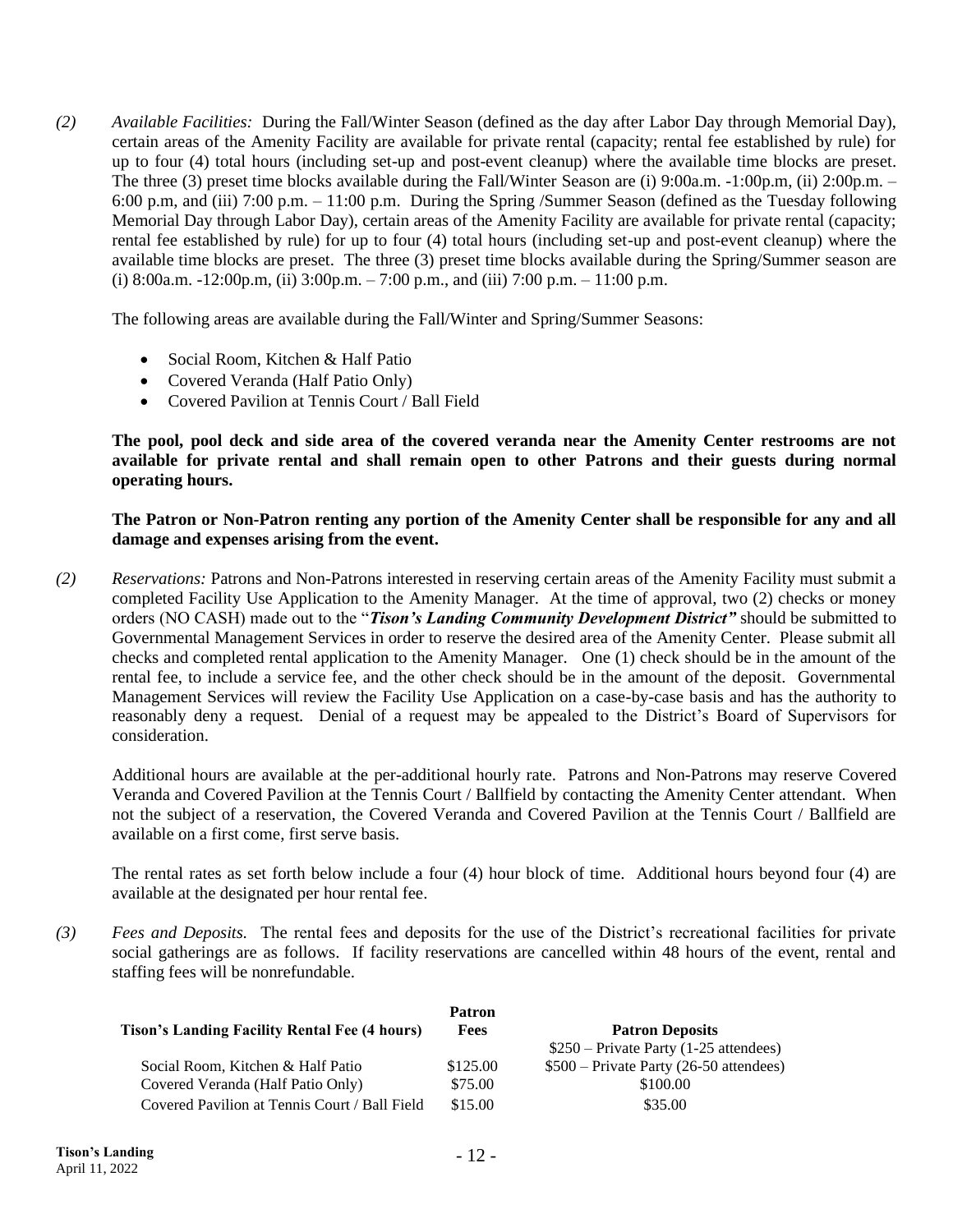Additional Hourly Rental Fee (per additional hour) \$10.00 NA

Non-Patron rental fees and deposits shall be determined on a case-by-case basis by the Amenity Manager based on the District's projected costs associated with the rental, including, but not limited to, costs of administrative overhead, maintenance of facilities, security provided for event, District staff attendance at event, and other factors relating to the use of the District's facilities by Non-Patrons.

- *(4) Refund of Deposit:* To receive a full refund of the deposit, the following must be completed where applicable:
	- Ensure that all garbage is removed and properly disposed of in the dumpster.
	- No garbage shall be placed around the dumpster or within the dumpster enclosure. If the dumpster is full, the Patron or non-Patron renting shall remove and properly dispose of garbage off-site at the Patron's or non-Patron's expense, as the case may be.
	- Remove all displays, favors or remnants of the event.
	- Restore the furniture and other items to their original position.
	- Wipe off counters, table tops and sink area.
	- Replace garbage liner.
	- Clean out and wipe down the refrigerator, and all cabinets and used appliances.
	- Clean any windows and doors in the rented area.
	- Ensure that no damage has occurred to the Amenity Center and its property.
	- Patron and Patron's guests are required to adhere to all Amenity Center and pool rules and regulations. Failure to comply with such rules and regulations may result in the forfeiture of Patron's deposit.

If additional cleaning is required, including with respect to the dumpster area,the Patron renting will be liable for any expenses incurred by the District to hire an outside cleaning contractor. In light of the foregoing, Patrons may opt to pay for the actual cost of cleaning by a professional cleaning service hired by the District. The Amenity Manager shall determine the amount of deposit to return, if any.

#### *(5) General Policies:*

- Patrons and Non-Patrons are responsible for ensuring that their guests adhere to the policies set forth herein.
- Certain areas of the Amenity Center may be rented after its normal operating hours until 11:00 p.m.
- The volume of live or recorded music must not violate applicable Duval County noise ordinances.
- No glass, breakable items or alcohol are permitted in or around the pool deck area.
- No offensive music, lyrics or profanity is allowed on the Amenity Center premises.
- No alcoholic beverages will be allowed at Non-Patron events.

# **P. SUSPENSION AND REVOCATION OF PRIVILEGES**

- *(1)* Membership and use rights and privileges at the Amenity Center of any person (and the benefits of their guests) may be suspended by the Amenity Manager if, in the sole judgment of the Amenity Manager, it is determined that the person:
	- Submitted false information on the application for a pass or membership.
	- Permitted the unauthorized use of a pass.
	- Failed to abide by or has violated one or more of these Rules and Policies established for the use of facilities.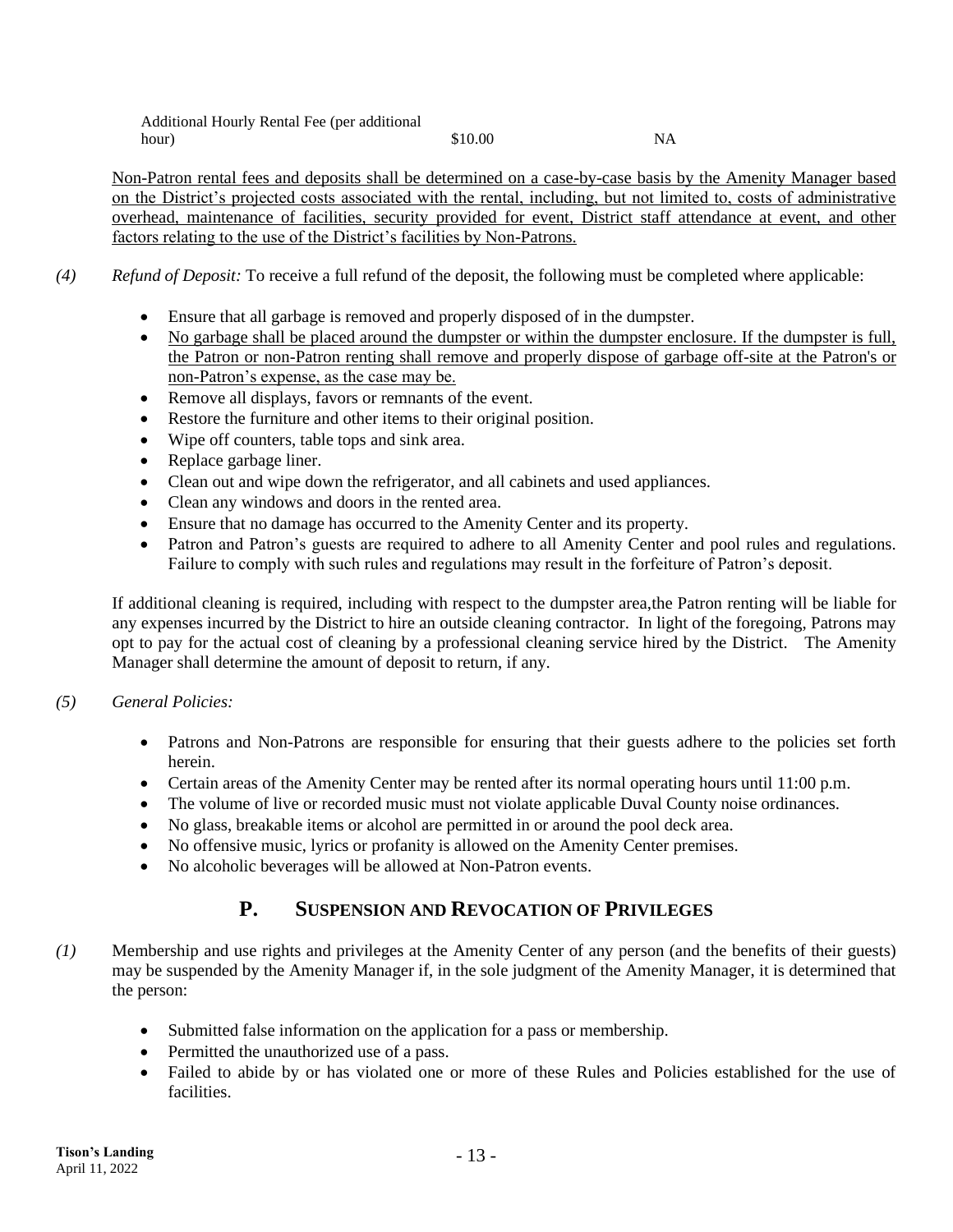- Treated the Amenity Manager, personnel, employees, other Patrons of the facilities in an unreasonable or abusive manner.
- Engaged in conduct that is improper or likely to endanger the welfare, safety or reputation of the Amenity Center or its management.
- Injured or harmed or threatened to injure or harm any other person at the Amenity Center, or harmed, destroyed or stolen any personal property on the Amenity Center property or within the Amenity Center, whether belonging to a third party or to Tison's Landing Community Development District.
- *(2) Types of Suspension*. Amenity Manager or District Manager may restrict or suspend, for cause or causes described in the preceding section, privileges of any person to use any or all of the Amenity Center, for such period of time as reasonably determined by Amenity Manager or District Manager, as the case may be, but for periods no longer than six (6) months per violation. In addition, Amenity Manager or District Manager may suspend some membership rights while allowing a Patron to continue to exercise other membership rights. For example, Amenity Manager may suspend the rights of a particular Patron (or family member), or Amenity Manager may prohibit a Patron (or family member) from using the pools or other Amenity facilities. Any suspension shall be in writing and sent by the Amenity Manager or District Manager to the suspended person(s) as the address(es) on file with the Amenity Center. No person whose membership privileges have been fully or partially suspended shall on account of any such restriction or suspension be entitled to any refund of Club Assessments, Club Dues, Club Fees, District assessments, or any other fees and charges. During the restriction or suspension, Club Assessments, Club Dues, Club Fees, and District assessments shall continue to accrue and be payable for each billing period. Under no circumstance will a person be reinstated until all amounts due to the Amenity Center and the Tison's Landing Community Development District, including but not limited to any amounts arising out of or in any way connected to damage caused to the Amenity Center by said person, his or her family member(s) or guests, are paid in full.
- *(3) Appeal of Suspension*. Any person suspended by the Amenity Manager or District Manager pursuant to this Section P may appeal such suspension to the District Board of Supervisors. Appeals must be in writing and shall be filed with the Amenity Manager or District Manager within forty-five (45) days of the date of the suspension letter. The Board of Supervisors will then schedule the appeal to be heard during the next regularly scheduled public meeting of the Board of Supervisors. However, appeals filed within five (5) business days of the next regularly scheduled Board meeting will be heard at the Board meeting following the next regularly scheduled Board meeting. During the meeting of the Board of Supervisors in which the appeal is to be heard, the person or persons suspended shall appear before the Board. The Board of Supervisors shall have the power to reduce, remove, or impose conditions related thereto, but not increase the length of the suspension.

### **Q. PARKING**

- (1) No vehicle or trailer (collectively referred to herein as, "Vehicle") shall be parked at any time, in whole or in part, on any District property or property interests not designed and maintained as a parking area, including swales, grassed areas, and medians.
- (2) Any Vehicle lawfully parked on the public rights-of-way within the boundaries of the district shall not park in any manner which disrupts the normal flow of traffic, blocks the ingress or egress of other vehicles, including, but not limited to, trucks and emergency vehicles, requires any other vehicle to leave the paved surface to pass, or requires the wheels of said vehicle to be within any grassed swale.
- (3) Vehicles utilizing the Amenity Center parking lot shall be parked within parking spaces designated or marked for vehicular parking. Parking within the Amenity Center parking lot shall be on a first come, first serve basis for individuals utilizing the Amenity Center during Amenity Center operating hours.